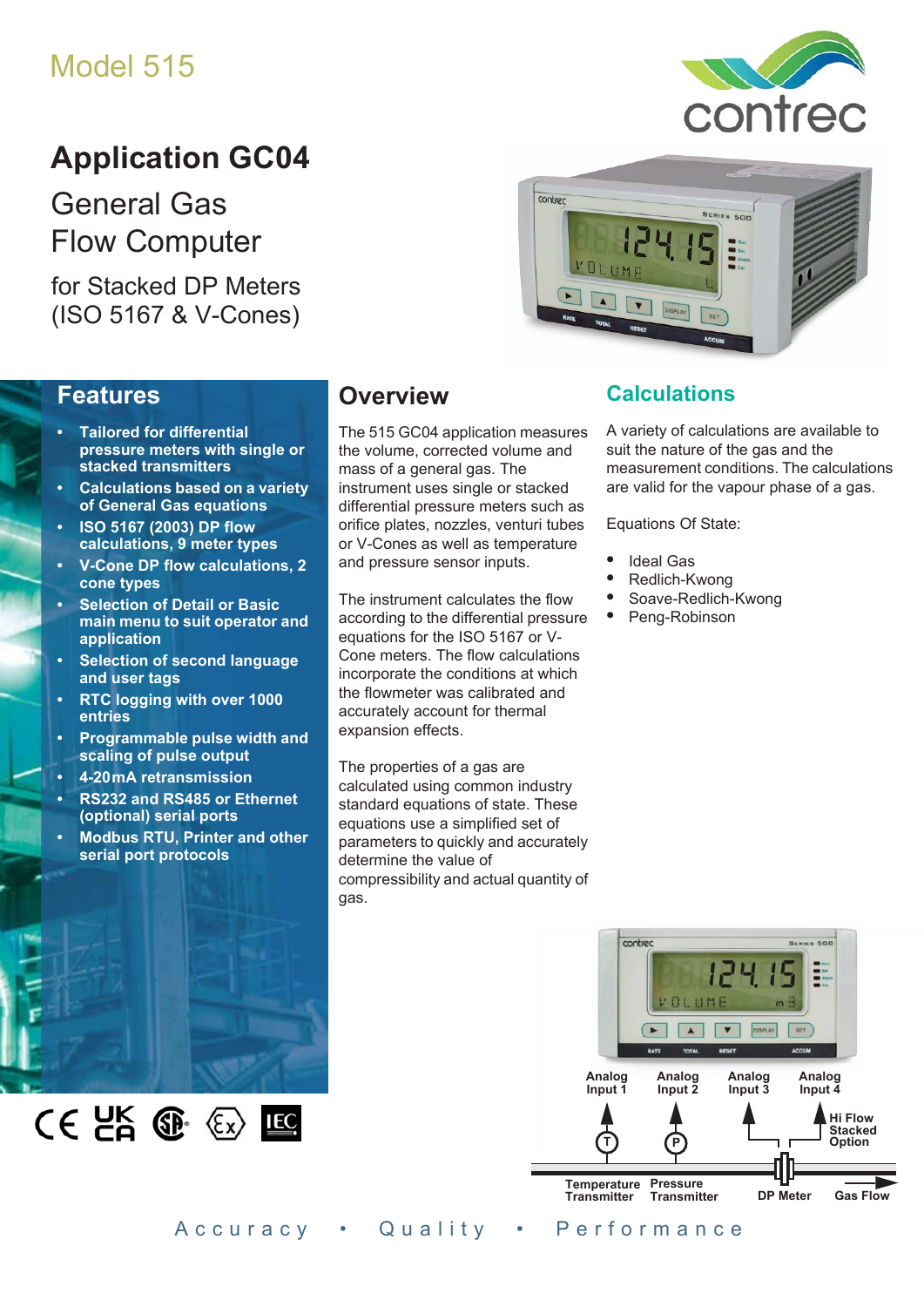## **Displayed Information**

The front panel display shows the current values of the input variables and the results of the calculations. A list of the variables for this application and their type (total or rate) is shown at the end of this document.

The instrument can be supplied with a real-time clock for data logging of over 1000 entries of the variables as displayed on the main menu.

## **Communications**

There are two communication ports available as follows:

- **•** COM-1 RS-232 port
- **•** COM-2 RS-485 port (optional) or Ethernet (optional)

All types of ports can be used for remote data reading, while RS-232 and RS-485 serial ports can be used for printouts and for uploading and downloading of the application software to the instrument.

## **Isolated Outputs**

The opto-isolated outputs can re-transmit any main menu variable. The type of output is determined by the nature of the assigned variable. Totals are output as pulses and rates are output as 4-20 mA signals. One output is standard, a second output is available as an option.

## **Relay Outputs**

The relay alarms can be assigned to any of the main menu variables of a rate type. The alarms can be fully configured including hysteresis. Two relays are standard with two additional relays available as an option.

## **Software Configuration**

The instrument can be programmed to suit the particular application needs and the flexible I/O can be assigned as required. Program settings can be changed either via the front panel (depending on assigned access levels) or via the 500 Series Program Manager (500-PM software).

The instrument stores all set-up parameters, totals and logged data in non-volatile memory with at least 30 years retention.

## **Dimension Drawings**

## **Part Number**

515.XXXXXX-GC04 see **[Product Codes](#page-3-0)** to select required features

Default Application software: 515-GC04-000000

## **Analog Input Types**

Any analog input can be set to accept a 4-20 mA, 0-5 V or 1-5V signal, while any inputs assigned to a temperature sensor can also be set to accept a PT100 or PT500 signal.

## **Terminal Designations**

| <b>Terminal</b><br>Label |                                    |                          | <b>Designation</b>      | <b>Comment</b>                                     |  |  |
|--------------------------|------------------------------------|--------------------------|-------------------------|----------------------------------------------------|--|--|
| 3                        | SG                                 |                          | Signal ground           |                                                    |  |  |
| 5                        | <b>EXC V</b>                       | $2+$                     | Excitation Term 2+      | For AINP1 RTD Input                                |  |  |
| 7                        | AINP1                              | $\ddot{}$                | Analog Input ch $1 (+)$ | Temperature Input                                  |  |  |
| 8                        |                                    | $\overline{\phantom{0}}$ | Analog Input ch 1 (-)   |                                                    |  |  |
| 9                        | AINP <sub>2</sub>                  | $\ddot{}$                | Analog Input ch 2 (+)   | Pressure Input                                     |  |  |
| 10                       |                                    | $\overline{\phantom{0}}$ | Analog Input ch 2 (-)   |                                                    |  |  |
| 11                       | AINP3                              | $\ddot{}$                | Analog Input ch $3 (+)$ | Main or Low Flow Input                             |  |  |
| 12                       |                                    | L.                       | Analog Input ch 3 (-)   |                                                    |  |  |
| 13                       | AINP4                              | $\ddot{}$                | Analog Input ch 4 (+)   | <b>High Flow Stacked Input</b>                     |  |  |
| 14                       |                                    | $\overline{a}$           | Analog Input ch 4 (-)   |                                                    |  |  |
| 15                       | Vo                                 | $\ddot{}$                | 8-24 volts DC output    | Overload protected                                 |  |  |
| 16                       | G                                  | $\overline{\phantom{0}}$ | DC Ground               |                                                    |  |  |
| 17                       | Vi                                 | $\ddot{}$                | DC power input          | DC power in 12-28V                                 |  |  |
| 18                       | <b>SH</b>                          | E                        | Shield terminal         |                                                    |  |  |
| 19                       | <b>RS485</b>                       | $\ddot{}$                | RS485(+)                | Optional RS485 port may                            |  |  |
| 20                       | COM-2                              | $\overline{\phantom{a}}$ | RS485(-)                | be replaced by Ethernet                            |  |  |
| 21                       | port                               | G                        | RS485 ground            | port.                                              |  |  |
| $\overline{22}$          |                                    | $1+$                     | Switch 1                |                                                    |  |  |
| 23                       |                                    | $2+$                     | Switch 2                |                                                    |  |  |
| 24                       | <b>LOGIC</b>                       | $3+$                     | Switch 3                | <b>Remote Reset</b>                                |  |  |
| 25                       | <b>INPUTS</b>                      | $4+$                     | Switch 4                | CAL Switch - In field<br>access protection         |  |  |
| 26                       |                                    | C-                       | Signal ground           |                                                    |  |  |
| 27                       | OUT <sub>1</sub>                   | $\ddot{}$                | Output ch $1 (+)$       |                                                    |  |  |
| 28                       |                                    | L,                       | Output ch 1 (-)         |                                                    |  |  |
| 29                       | OUT <sub>2</sub>                   | $\ddot{}$                | Output $ch 2 (+)$       |                                                    |  |  |
| 30                       |                                    | L,                       | Output ch 2 (-)         |                                                    |  |  |
| 31                       |                                    | <b>RC</b>                | Relay Common 1-2        | Term 31 - Common 1-4<br>on legacy option card      |  |  |
| 32                       |                                    | R <sub>1</sub>           | Relay 1                 |                                                    |  |  |
| 33                       | <b>RELAYS</b>                      | R <sub>2</sub>           | Relay 2                 |                                                    |  |  |
| 34                       |                                    | R <sub>3</sub>           | Relay 3                 |                                                    |  |  |
| 35                       |                                    | R4                       | Relay 4                 |                                                    |  |  |
| 36                       |                                    | RC                       | Relay common 3-4        | Term 36 only available on<br>new style option card |  |  |
| F                        |                                    | E                        | Mains ground            |                                                    |  |  |
| N                        | AC<br><b>MAINS</b>                 | N                        | Mains neutral           | AC power in 100-<br>240VAC                         |  |  |
| A                        |                                    | A                        | Mains active            |                                                    |  |  |
|                          | RS232 COM-1 port 9-pin serial port |                          |                         |                                                    |  |  |

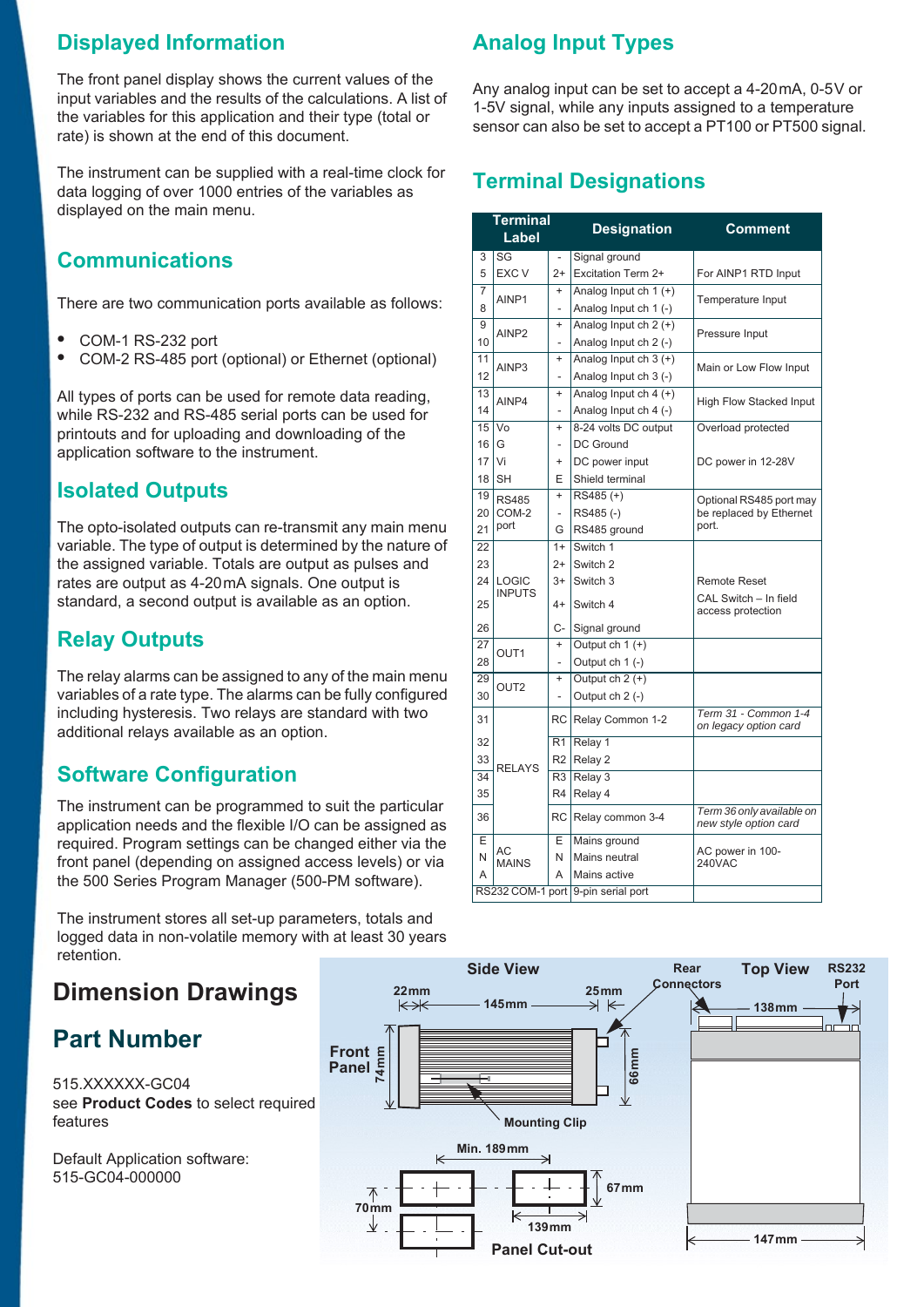# **Specifications**

### **Operating Environment**

| +5°C to +40°C (standard - no coating)<br>-20°C to +60°C (with conformal coating)<br>-30°C to +60°C (ExD housing with heater) |
|------------------------------------------------------------------------------------------------------------------------------|
| 0 to 95% non condensing (conformal coating)<br>5% to 85% non condensing (no coating)                                         |
| 100-240 V AC (+/-10%) 50-60 Hz (+/-10%) or<br>12-28 V DC                                                                     |
| 10W (max) Overvoltage category II                                                                                            |
| Sealed to IP65 (Nema 4X) when panel mounted                                                                                  |
| 147mm (5.8") width<br>74mm (2.9") height<br>170mm (6.6") depth (behind the panel)                                            |
|                                                                                                                              |

#### **Display**

| <b>Type</b>        | Backlit LCD with 7-digit numeric display and<br>11-character alphanumeric display |
|--------------------|-----------------------------------------------------------------------------------|
| <b>Digits</b>      | 15.5mm (0.6") high                                                                |
| <b>Characters</b>  | 6mm (0.24") high                                                                  |
| <b>LCD Backup</b>  | Last data visible for 15 min after power down                                     |
| <b>Update Rate</b> | 0.3 second                                                                        |

#### **Non-volatile Memory**

**Retention** > 30 years

**Data Stored** Setup, Totals and Logs

#### **Approvals**

**Electrical & Interference** UKCA, CE, CSA compliance **Enclosure** Ex d Enclosure - ATEX & IECEx available for hazardous area (CSA Pending). Field Mount Enclosure - UKCA, CE, CSA safe area weather proof enclosure. Other - RoHS compliant

#### **Real Time Clock (Optional)**

| 3 volts Lithium button cell<br>- For Issue 7 option card, type CR2450N<br>manufactured by Renata only<br>- For conformal coated 'C' version, type BR2032<br>manufactured by Panasonic only<br>- For non-conformal coated versions, type<br>BR2032 and CR2032 manufactured by<br>Panasonic or Sony |
|---------------------------------------------------------------------------------------------------------------------------------------------------------------------------------------------------------------------------------------------------------------------------------------------------|
| 5 years (typical)                                                                                                                                                                                                                                                                                 |
|                                                                                                                                                                                                                                                                                                   |

### **Analog Input (General)**

| 100mA absolute maximum rating<br>(30mA for 4-20mA inputs) |
|-----------------------------------------------------------|
| $< 1.0$ sec                                               |
| RTD, 4-20mA, 0-5V and 1-5V input                          |
| Up to 20 correction points (some inputs)                  |
|                                                           |

### **RTD Input Sensor Type** PT100 & PT500 to IEC 751 **Connection** Four Wire **Range** Fallong Constants to 350°C<br>C (PT100 extended range) -200°C to 800°C **Accuracy** 0.1°C typical<br>0.2°C typical (PT100 extended range)

## **4-20 mA Input**

**Impedance** 100 Ohms (to common signal ground) **Accuracy** 0.05% full scale (20°C) 0.1% (full temperature range, typical)

### **0-5 or 1-5 Volts Input**

| Impedance       | 10 MOhms (to common signal ground)                                         |  |  |
|-----------------|----------------------------------------------------------------------------|--|--|
| <b>Accuracy</b> | 0.05% full scale $(20^{\circ}C)$<br>0.1% (full temperature range, typical) |  |  |

10.1% (nperature range, typical

### **Logic Inputs**

**Signal Type** CMOS, TTL, open collector, reed switch **Overvoltage** 30V maximum

#### **Relay Output**

| <b>Relay Output</b>                                                                   |                                                                       |  |  |  |  |  |
|---------------------------------------------------------------------------------------|-----------------------------------------------------------------------|--|--|--|--|--|
| <b>No. of Outputs</b>                                                                 | 2 relays plus 2 optional relays                                       |  |  |  |  |  |
| <b>Voltage</b>                                                                        | 250 volts AC, 30 volts DC maximum<br>(solid state relays use AC only) |  |  |  |  |  |
| 3A maximum - mechanical relays<br><b>Current</b><br>1.5A maximum - solid state relays |                                                                       |  |  |  |  |  |
| <b>Communication Ports</b>                                                            |                                                                       |  |  |  |  |  |
| <b>Ports</b>                                                                          | COM-1 RS-232 port<br>COM-2 RS-485 or Ethernet port (optional)         |  |  |  |  |  |
| <b>Baud Rate</b>                                                                      | 2400 to 19200 baud                                                    |  |  |  |  |  |
| <b>Parity</b>                                                                         | Odd, even or none                                                     |  |  |  |  |  |
| <b>Stop Bits</b>                                                                      | 1 or 2                                                                |  |  |  |  |  |
| Data Bits                                                                             | 8                                                                     |  |  |  |  |  |

#### **Protocols** ASCII, Modbus RTU, Modbus TCP/IP (Ethernet Port), Printer

#### **Transducer Supply**

**Voltage** 8 to 24 volts DC, programmable **Current** 70mA @ 24V, 120mA @ 12V maximum **Protection** Power limited output

#### **Isolated Output**

**No. of Outputs** 2 configurable outputs

**Configuration** Pulse/Digital or 4-20mA output

#### **Pulse/Digital Output**

| Signal Type        | Open collector                              |
|--------------------|---------------------------------------------|
| Switching          | 200 mA, 30 volts DC maximum                 |
| Saturation         | 0.8 volts maximum                           |
| <b>Pulse Width</b> | Programmable: 10, 20, 50, 100, 200 or 500ms |
|                    |                                             |

#### **4-20 mA Output**

| Supply            | 9 to 30 yolts DC external                                                      |
|-------------------|--------------------------------------------------------------------------------|
| <b>Resolution</b> | 0.05% full scale                                                               |
| Accuracy          | $0.05\%$ full scale (20 $\degree$ C)<br>0.1% (full temperature range, typical) |

*Important: Specifications are subject to change without notice.*